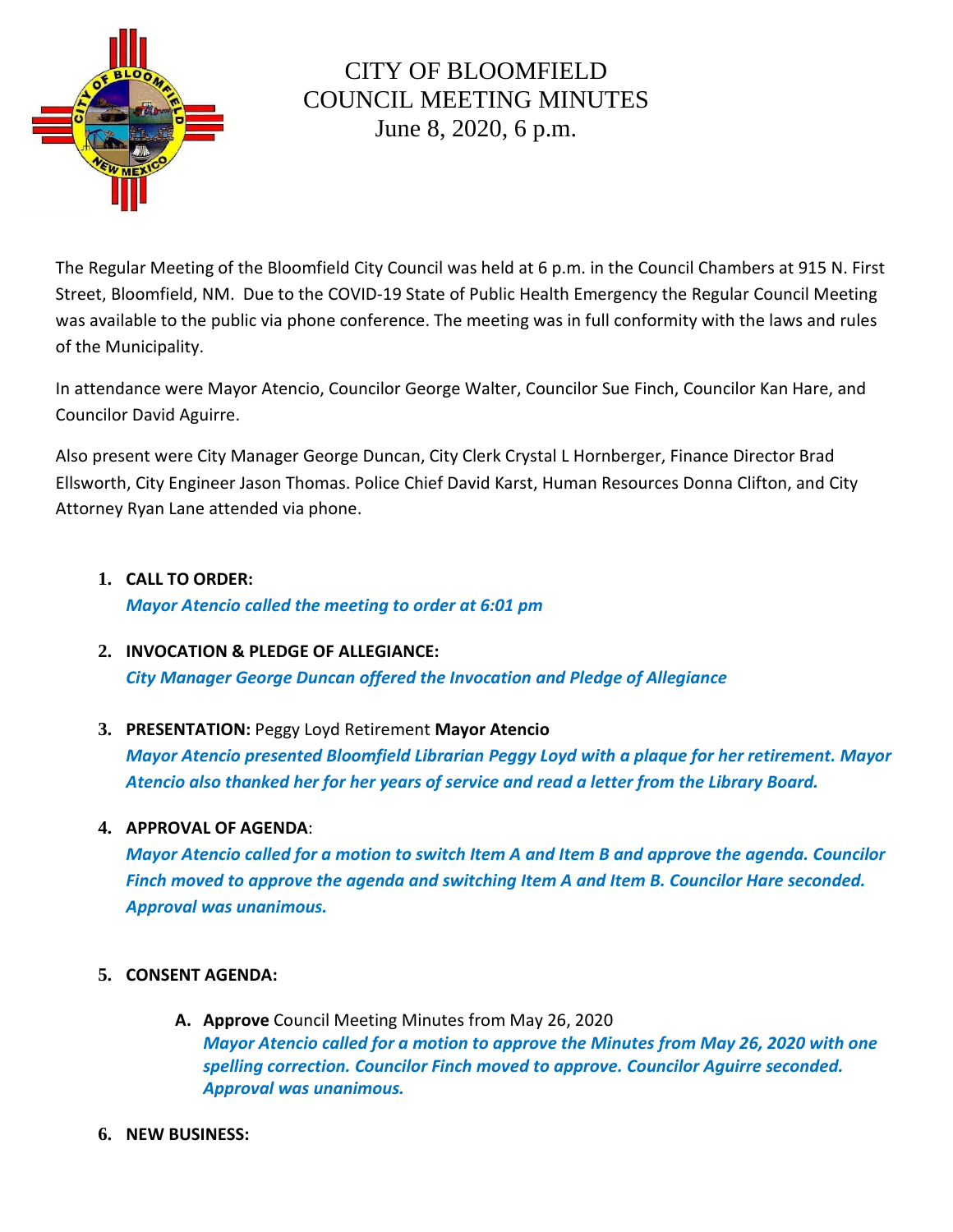- **A. Discussion and Possible Action** to Approve Accounts Payable *Finance Director Brad Ellsworth answered questions regarding accounts payable. Councilor Hare moved to approve. Councilor Finch seconded. Approval was unanimous.*
- **B. Discussion and Possible Action** to Approve Charles Hare Living Trust Variance **Donica Sharpe** *Donica Sharp present and answered questions regarding the application for variance for the Charles Hare Living Trust. Councilor Finch moved to approve. Councilor Walter seconded. Councilor Finch, Councilor Walter, and Councilor Aguirre approved the variance. Councilor Hare recused himself from voting however, wanted to state for the record he was in favor of the variance.*
- **C. Discussion and Possible Action** to Approve **Resolution 2020-10** A Resolution Adopting the Municipal Records Retention Policy Guidelines. **City Clerk Crystal Hornberger** *City Clerk Crystal Hornberger requested approval of Resolution 2020-10 A Resolution Adopting the Municipal Records Retention Policy Guidelines. After discussions regarding the Records Retention Policy Guidelines the council decided to table Resolution 2020-10 for a future meeting after further research has been done.*
- **D. Discussion and Possible Action** to Approve Destruction of Records. **City Clerk Crystal Hornberger**

*Item D Discussion and Possible Action to Approve Destruction of Records has been tabled until future meeting.* 

**E. Discussion and Possible Action** to Approve Intent to Adopt **Ordinance 486.** An automatic Consumer Price Index adjustment. **City Manager George Duncan and Finance Director Brad Ellsworth.**

*City Manager George Duncan and Finance Director Brad Ellsworth requested approval of Ordinance 486 an Intent to Adopt An automatic Consumer Price Index adjustment. After council discussion Mayor Atencio called for a motion to approve Intent to Adopt Ordinance 486 with the following wording changed* 

## *From:*

*Notify the City Council that under this section, an automatic increase in water rates shall take place equal to 75 percent of the change in the Consumer Price Index (Department of Labor, Bureau of Labor Statistics, Consumer Price Index-All Urban Consumers, Water and Sewerage Maintenance (CPI) or its equivalent successor index) over the previous 12-month period ending the previous July 1 and what the proposed increase will be in the form of a percentage increase*

## *To:*

*Notify the City Council that under this section, an automatic increase in water rates shall take place equal to the current change in the Consumer Price Index (Department of Labor, Bureau of Labor Statistics, Consumer Price Index-All Urban Consumers, Water and Sewerage Maintenance (CPI) or its equivalent successor index) over the previous 12-month*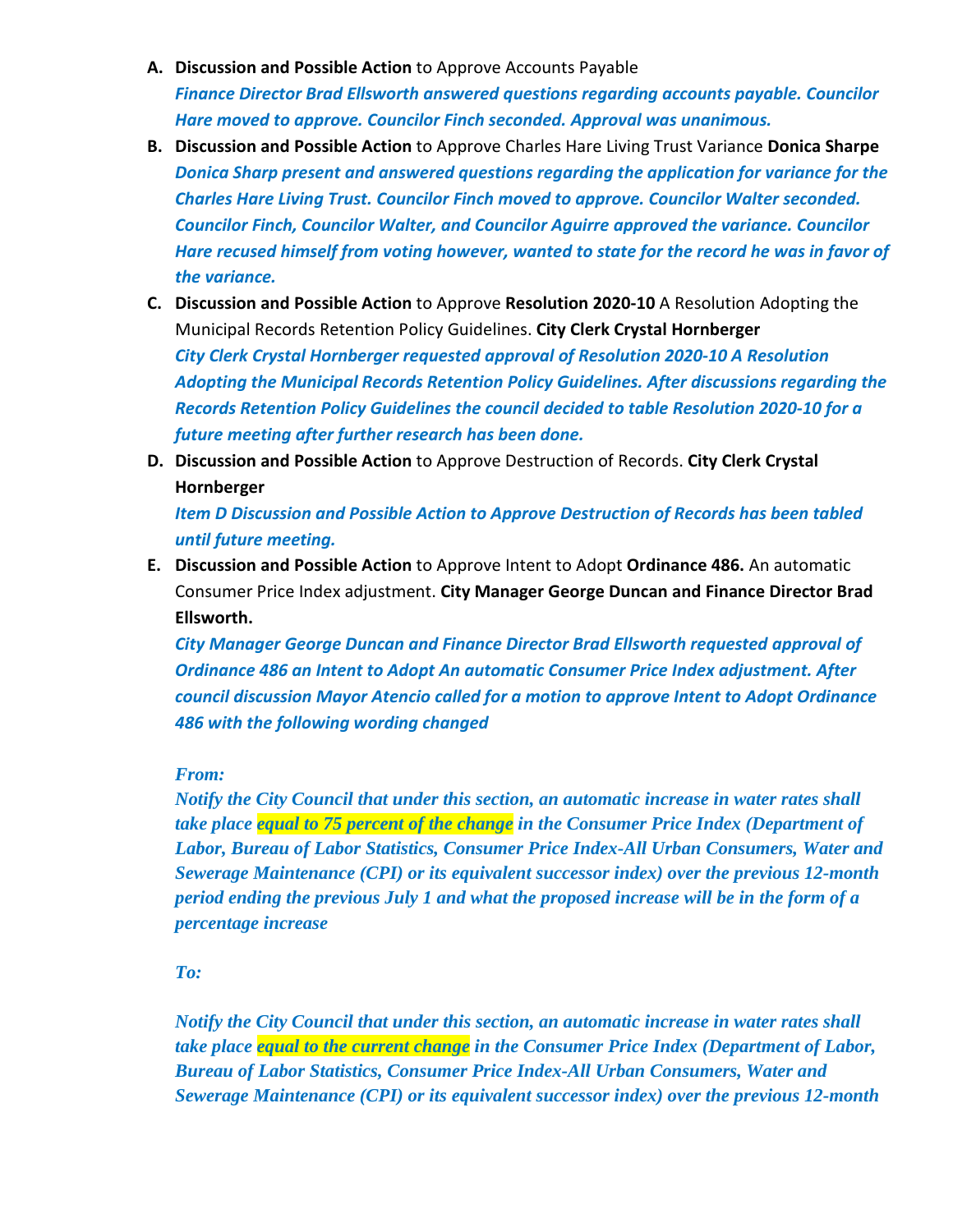*period ending the previous July 1 and what the proposed increase will be in the form of a percentage increase*

*Councilor Hare moved to approve with the wording change, and Councilor Aguirre seconded. Councilor Hare, Councilor Aguirre, and Councilor Walter were in favor. Councilor Finch was not in favor.* 

### **7. UNFINISHED BUSINESS:**

**None**

*There was no unfinished business.*

### **8. PUBLIC INPUT** (*Limited to five [5] minutes per person*)**:**

**A. Comments** from the Public

*Christopher Martinez owner of the new bike shop stood and introduced himself and made comments in reference to outdoor recreation.* 

**B. Comments** from Department Heads and/or Council

*Councilor Hare made comments regarding Peggy Loyd and her retirement. Said she has been an asset to the Bloomfield Library, and she would be missed. Councilor Hare commended Donica Sharp and Autumn McMurry again on all the work they did on the Bloomfield Senior Banners. Donica and Autumn donated over 60 hours of their time and raised over \$4000.00. He also thanked San Juan Signs, Parks Department, and Halo. Councilor Hare also made comments in reference to Jessica Polatty and the Senior Center and the work they have done making over 6700 mask and all the home delivered meals.* 

*Councilor Walter asked if he could receive training on the SmartGov program.* 

*Mayor Atencio commended Chief Karst on the opening of MVD and some suggestions and changes he had made.* 

#### **9. CLOSED SESSION:**

The City Council may go into closed executive session pursuant to the provisions of the New Mexico Open Meetings Act, New Mexico State Statute Section 10-15- 1(H) to discuss pending/threatened litigation in the case of Culpepper v. Town of Farmington, A-1-CA-37156, and limited personnel. *There was no closed session.* 

**ADJOURNMENT:** *ATTENTION TO PERSONS WITH DISABILITIES: If you are an individual with a disability who is in need of a reader, amplifier, qualified sign language interpreter, or any other form*